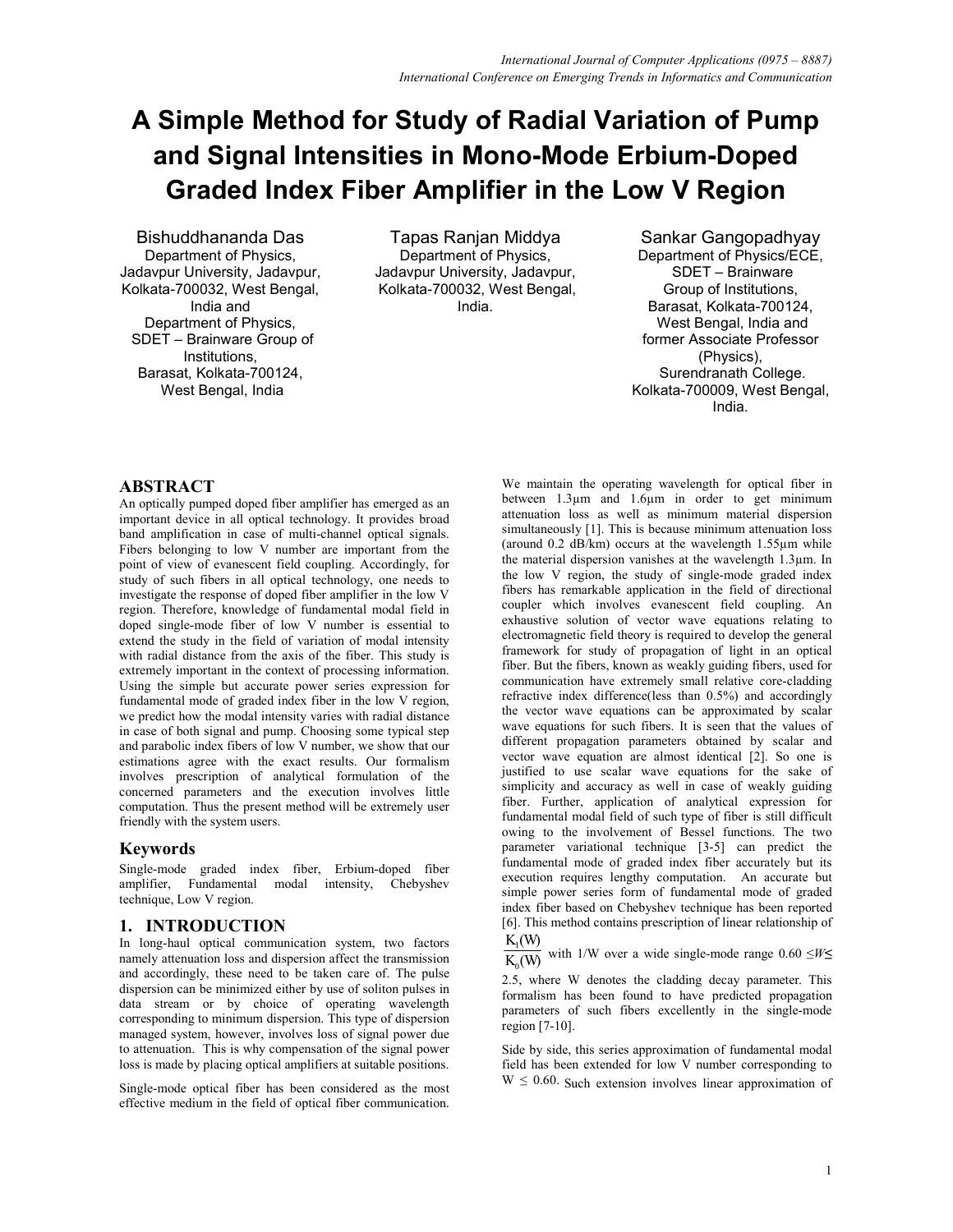$K_1(W)$ 

with  $1/W$  for many short intervals [11]. The

 $f_{\text{formalism}}$  for graded index fiber of low V number has resulted in estimation of concerned fiber parameters excellently in the low V region as well [12-13].

Again, use of EDFA as repeater has removed the complicated process of conversion of optical signal to electrical signal and finally back to optical signal. In addition, EDFA is characterized by large gain (40-45 dB) and low noise (3- 4dB) [14,15]. A wavelength division multiplexing (WDM) system implements the signal to be amplified (wavelength range 1530-1570nm) and the light emitted from a laser diode operated by high power pump (wavelength 980nm or 1480nm) into EDFA. The absorption of laser light by erbium ions produces amplification of the propagating optical signal (1530-1570 nm) by the erbium-doped fiber. Moreover, the excited state absorption (ESA) limits the gain obtainable from erbium-doped fiber amplifier (EDFA). It has been found in this context that signal wavelength ranging between 1530 and 1570nm along with pump wavelength at 980nm or at 1480nm lead to efficient performance of EDFA. Thus the study of the pump and the signal in the stated wavelengths emerges as an important matter for EDFA. Based on the simple series expression for fundamental mode of dispersion-managed fiber, the accurate prediction of power as a function of radial distance from the axis of doped step index fiber in case of both signal and pump has been reported [16]. Side by side, borrowing the series expression for first higher order mode  $(LP_{11})$  for graded index fiber available in literature, such study for  $LP_{11}$  mode in pump and signal in case of EDFA has been reported [17]. Accordingly, we are motivated to extend the analysis of such fibers in the low V region [11].

In our present study, we employ the simple but accurate power series formulation for fundamental mode for graded index fiber in order to prescribe analytical expression for radial variation of pump and signal Intensities for different wavelength in mono-mode erbium-doped graded index fiber amplifier in the low V Region. Here, we restrict our analysis to step index and parabolic index fibers for some typical low V numbers. Our present work involves very little computation but provides accurate estimation of pump and signal intensity in case of EDFA involving graded index fiber in the low V region. Thus this analysis will be extremely important in all optical technology.

## **2. THEORY**

The refractive index profile of optical fiber is expressed as



where, R=r/a with 'a' being the radius of the core and 'r' the radial distance from the axis of the fiber and  $\delta = (n_1^2 - n_2^2)/2n_1^2$ ,  $n_1$  and  $n_2$  being refractive indices of the materials of core and cladding respectively. Here,  $f(R)$  presents the shape of the refractive index profile of the fiber.

In case of graded index fiber,  $f(R)$  can be expressed as  $f(R) = R^q, R \le 1$  (2)

where *q* denotes the profile exponent and its value for parabolic and step index profiles are respectively 2 and  $\infty$ 

 Employing Chebyshev formalism, one can express the power series solution for modal field as below [6,11].

$$
\psi(R) = a_0 + a_2 R^2 + a_4 R^4 + a_6 R^6, \quad R \le 1
$$
  

$$
\psi(R) \sim K_0(WR), \qquad R > 1
$$
 (3)

In Appendix A, we describe how the value of cladding decay parameter W as well as values of  $a_2$ ,  $a_4$ ,  $a_6$  are found in terms of  $a_{\scriptscriptstyle 0}$ .

Further, using Eq (3), one can express modal intensity inside core and cladding as below

$$
\psi^{2}(R) = a_{0}^{2} + 2a_{0}a_{2}R^{2} + (a_{2}^{2} + 2a_{0}a_{4})R^{4}
$$
  
+2(a\_{0}a\_{6} + a\_{2}a\_{4})R^{6} + (a\_{4}^{2} + 2a\_{2}a\_{6})R^{8}  
+2a\_{4}a\_{6}R^{10} + a\_{6}^{2}R^{12}, R \le 1\n
$$
(4)
$$

$$
\psi^{2}(R) = (a_{0} + a_{2} + a_{4} + a_{6})^{2} \frac{K_{0}^{2}(WR)}{K_{0}^{2}(W)}, R > 1_{(5)}
$$

The above two Eqs. (4) and (5) predict the variation of modal intensity with normalized radial distance for graded index fiber in case of both signal and pump.

#### **3. RESULTS AND DISCUSSIONS**

In order to verify our formalism, we consider two types of step index fiber with different core radii 1.2765µm and 1.08µm and same numerical aperture (NA) of 0.24 corresponding to both pump wavelength (1480nm) and signal wavelength (1550nm) respectively. The normalized frequencies of step index fibers having radii 1.2765µm are 1.3, 1.24125 corresponding to pump wavelength (1480nm) and signal wavelength (1550nm) respectively and those in case of the other fiber of radius 1.08µm are 1.1, 1.05 with pump wavelength (1480nm) and signal wavelength(1550nm) respectively. At pump wavelength 1480 nm, we estimate modal intensity  $(\psi^2)$  for the said kinds of step index fiber from Eqs. (4) and (5) and graphically plot its variations with normalized radial distance (R) from the axis of the core of the aforesaid step index fibers in figs.1.1(a) and 1.2(a). Further, Eqs. (4) and (5) are also used to find the modal intensity for the said fibers at signal wavelength1550nm and present the variation of modal intensities with normalized radial distance for the same fibers in Figs.1.1 (b) and 1.2 (b).

We extend the analysis for parabolic index fiber with pump wavelength (1480nm) and signal wavelength (1550nm) for two typical core radii of 1.669µm and 1.4729µm having same numerical aperture (NA) of 0.24. The normalized frequencies are 1.7 and 1.6229 for the fiber of core radius1.669µm corresponding to the pump wavelength (1480nm) and signal wavelength (1550nm) respectively while these for the other fiber of radius 1.4729µm at pump wavelength (1480nm) and signal wavelength (1550nm) are 1.5 and 1.43222 respectively. At pump wavelength 1480 nm, we present graphically the modal intensities  $(\psi^2)$  as a function of normalized radial distance (R) for the parabolic index fibers for core radii of 1.669µm and 1.4729µm in Figs.2.1 (a) and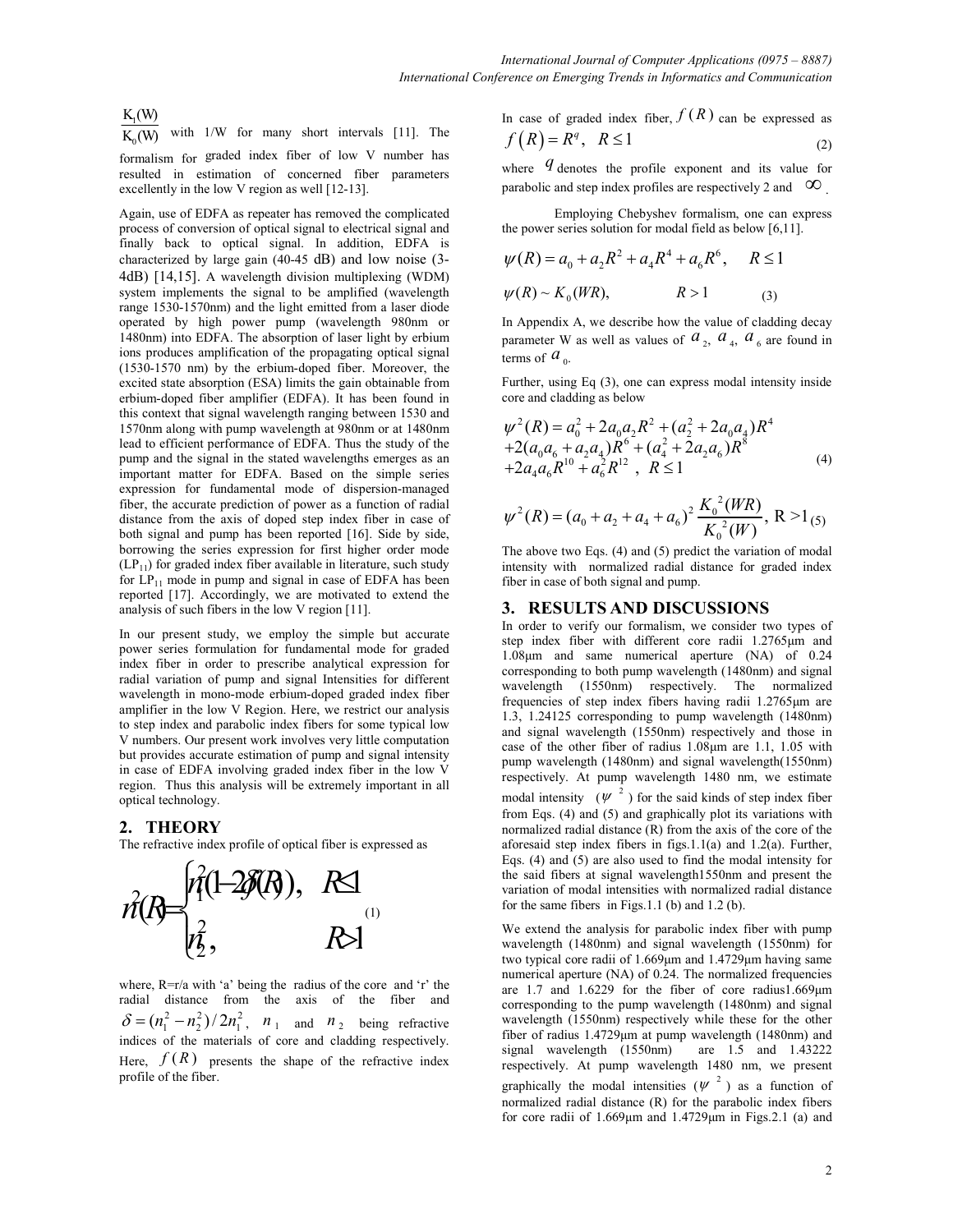2.2 (a) after evaluating the modal intensities from Eqs. (4) and (5). Proceeding similarly, we plot the variation of modal intensity with normalized radial distance (R) for the parabolic index fiber corresponding to signal wavelength 1550nm for core radii of 1.669µm and 1.4729µm in the Figs.2.1 (b) and 2.2(b) respectively.

It is relevant to mention in this connection that in all the graphs, our calculated results have been presented by dots while the exact results have been shown by solid lines in the practical ranges of study. The excellent match between our results and the exact results verify the validity of our simple formalism involving study of EDFA.

#### **4. CONCLUSION**

Using the simple but accurate power series expression for fundamental mode of graded index fiber in the low V region, we prescribe analytical expressions of the modal intensity as a function of radial distance in case of both signal and pump. Choosing some typical step and parabolic index fibers of low V number, we apply our theoretical formulations to estimate radial variation of modal intensity for both pump and signal and show that our predictions match excellently with the exact results. Our formalism involves little computation in the process of execution. Thus the present method will be extremely user friendly with the system users. The excellent prediction by our theoretical formalism leaves enough scope for more investigations involving EDFA in the low V region.

## **5. APPENDIX A**

In case of a weakly guiding mono-mode circular core fiber, the fundamental modal field  $\Psi$  (R) inside the core can be expressed by the following scalar wave equation [1,6,11].

$$
\frac{d^2\psi}{dR^2} + \frac{1}{R}\frac{d\psi}{dR} + \left[V^2(1 - f(R)) - W^2\right]\psi = 0
$$
 (A1)

together with the boundary condition

$$
\left(\frac{1}{\psi}\frac{d\psi}{dR}\right)_{R=1} = -\frac{W K_1(\mathbf{W})}{K_0(\mathbf{W})}
$$
\n(A2)

here,  $V\left[ = k_0 \mathbf{a} (\mathbf{n}_1^2 - \mathbf{n}_2^2)^{\frac{1}{2}} \right]$  and  $W\left[ = \mathbf{a} (\beta^2 - n_2^2 k_0^2)^{\frac{1}{2}} \right]$ 

represent the normalised frequency and cladding decay parameter respectively with  $k_0$  and  $\beta$  denoting the wave number in free space and propagation constant respectively.

The fundamental modal field inside the cladding of the fiber can be given as

$$
\psi(R) \quad K_0(WR), \qquad R > 1 \tag{A3}
$$

Applying least square fitting technique over the interval  $W \leq 0.6$ , we develop the linear relationship of  $K_1(W)$ 

$$
\frac{1}{K_0(W)}
$$
 with  $1/W$  as given below

$$
\frac{K_1(\mathbf{W})}{K_0(\mathbf{W})} = \alpha + \frac{\beta}{W}
$$
\n(A4)

where, the values of  $\alpha$  and  $\beta$  are evaluated by least square

fitting technique for some short intervals of  $W$  as presented in Table 1A.

**Table 1A. Values of**  $\alpha$  **and**  $\beta$  **found for different ranges of cladding decay parameter** *W* **[11].**

| W                       | α             |            |
|-------------------------|---------------|------------|
| $0.000008 -$<br>0.00001 | 1784.03559000 | 0.06519083 |
| $0.00001 - 0.00005$     | 397.14916110  | 0.08228378 |
| $0.0003 - 0.0007$       | 36.29120034   | 0.11094628 |
| $0.001 - 0.005$         | 11.89030264   | 0.13114227 |
| $0.01 - 0.10$           | 2.12331170    | 0.20702490 |
| $0.10 - 0.20$           | 1.36850086    | 0.27248694 |
| $0.20 - 0.30$           | 1.22199127    | 0.30182093 |
| $0.30 - 0.40$           | 1.15243299    | 0.32309927 |
| $0.40 - 0.50$           | 1.11884710    | 0.33673703 |

Further, taking into consideration that the fundamental modal field  $\psi(R)$  is an even function of R together with  $\psi'(0)$  and  $\psi(0)$  being zero and nonzero respectively, one can express  $\psi(R)$  in terms of a Chebyshev power series expansion as presented below [18-19]

$$
\psi(R) = \sum_{j=0}^{j=M-1} a_{2j} R^{2j}
$$
 (A5)

The Chebyshev points are given as

$$
R_m = \cos\left(\frac{2m-1}{2M-1}\frac{\pi}{2}\right), \ m = 1, 2, 3, \dots (M-1). \tag{A6}
$$

Following [6,11], we take  $M = 4$  and thereby (A5) can be put as

$$
\psi(R) = \sum_{j=0}^{j=a} a_{2j} R^{2j} \tag{A7}
$$

and the corresponding Chebyshev points are found as below [6, 11]

$$
R_1=0.9749, R_2=0.7818 \text{ and } R_3=0.4338 \tag{A8}
$$

The power series expression for  $\psi(R)$  in (A7) is employed in (A1). As a result, we obtain the following three equations corresponding to three Chebyshev points given in (A8)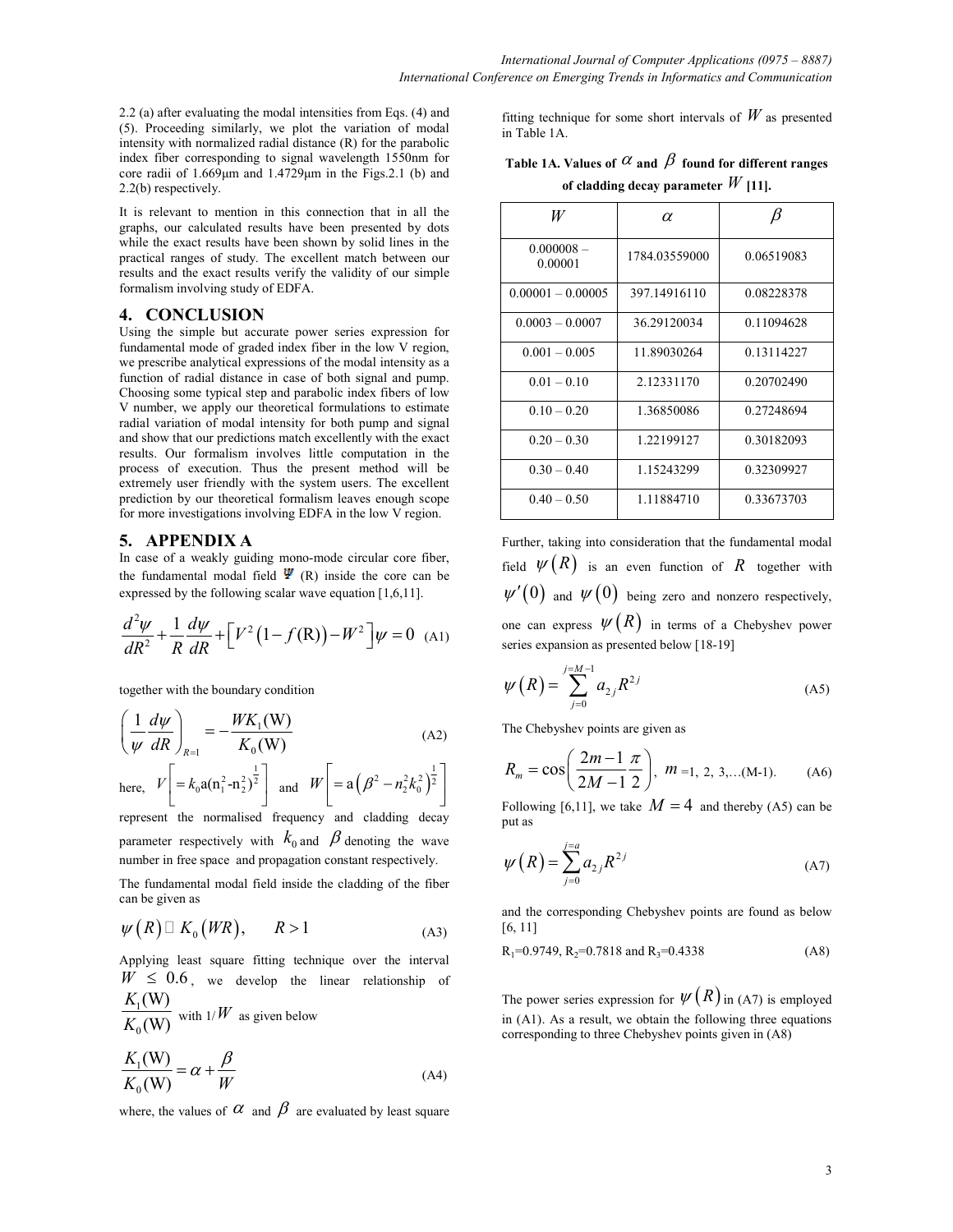$$
a_0[(V^2(1-f(R_i))-W^2)]+a_2[4+R_i^2(V^2(1-f(R_i))-W^2)]+a_4[16R_i^2+R_i^4(V^2(1-f(R_i))-W^2)]+a_6[36R_i^4+R_i^6(V^2(1-f(R_i))-W^2)]=0
$$
\n(A9)

where  $i=1,2$  and 3.

Further, use of (A7) and (A4) in (A2) leads to the following equation

$$
a_0(\alpha W + \beta) + a_2(\alpha W + 2 + \beta) + a_4(\alpha W + 4 + \beta) + a_6(\alpha W + 6 + \beta) = 0
$$
\n(A10)

Further,  $a_0$ ,  $a_2$ ,  $a_4$  and  $a_6$  contained in the three equations of (A9) and (A10) will give non-trivial solution if

$$
\begin{vmatrix} \alpha_1 & \beta_1 & \gamma_1 & \delta_1 \\ \alpha_2 & \beta_2 & \gamma_2 & \delta_2 \\ \alpha_3 & \beta_3 & \gamma_3 & \delta_3 \\ \alpha_4 & \beta_4 & \gamma_4 & \delta_4 \end{vmatrix} = 0
$$
 (A11)

where,

$$
\alpha_i = V^2 (1 - f(R_i)) - W^2
$$
  
\n
$$
\beta_i = 4 + R_i^2 (V^2 (1 - f(R_i)) - W^2)
$$
  
\n
$$
\gamma_i = 16R_i^2 + R_i^4 (V^2 (1 - f(R_i)) - W^2)
$$
  
\n
$$
\delta_i = 36R_i^4 + R_i^6 (V^2 (1 - f(R_i)) - W^2)
$$
\n(A12)

with i being 1, 2 and 3 together with the corresponding Chebyshev points  $R_1=0.9749$ ,  $R_2=0.7818$ ,  $R_3=0.4338$ . also,

$$
\alpha_4 = \alpha W + \beta; \qquad \beta_4 = 2 + \alpha_4; \n\gamma_4 = 4 + \alpha_4; \qquad \delta_4 = 6 + \alpha_4
$$
\n(A13)

One can find cladding decay parameter (W) for a given value of V by solving (A11).

 Further, the found value of W can be used in any three of the four equations given by (A9) and (A10) to find the constants  $a_{2j}$  ( $j = 1,2,3$ ) in terms of  $a_{0}$ . Thus the field inside the core and cladding are found as

$$
\psi^2(R) = a_0^2 [1 + 2A_2 R^2 + (A_2^2 + 2A_4) R^4
$$
  
+2(A<sub>6</sub> + A<sub>2</sub>A<sub>4</sub>)R<sup>6</sup> + (A<sub>4</sub><sup>2</sup> + 2A<sub>2</sub>A<sub>6</sub>)R<sup>8</sup> (A14)  
+2A<sub>4</sub>A<sub>6</sub>R<sup>10</sup> + A<sub>6</sub><sup>2</sup>R<sup>12</sup>], R \le 1

$$
\psi^{2}(R) = a_{0}^{2}(1 + A_{2} + A_{4} + A_{6})^{2} \frac{K_{0}^{2}(WR)}{K_{0}^{2}(W)}, \quad R > 1
$$
\n(A15)

where,  $A_{2j} = \frac{a_2}{a_2}$ 2 0 , *j j a A*  $=\frac{a_{2j}}{a_{0}}$ ,  $i=1, 2, 3$  and *W* is found by the present method.

Therefore,  $A_2$ ,  $A_4$ ,  $A_6$  in the expression for  $\Psi(R)$  in Eqs (A14) and (A15) are values of  $a_{2j}$  normalized in terms of  $a_0$ .



.Fig.1.1(a): Variation of  $\psi^2(R)$  with R for pump (1480 **nm) in case of step index fiber (N.A=0.24, a=1.2765µm, W=0.4972) having V=1.3; • our results, ̶ exact results**



**Fig.1.1(b):** Variation of  $\psi^2(R)$  with R for signal (1550) **nm) in case of step index fiber (N.A=0.24, a=1.2765, W=0.434975) having V=1.24125; • our results, ̶ exact results** 



**Fig.1.2(a):** Variation of  $\psi^2(R)$  with R for pump (1480 **nm) in case of step index fiber (N.A=0.24, a=1.08µm, W=0.292715) having V=1.1; • our results, ̶ exact results**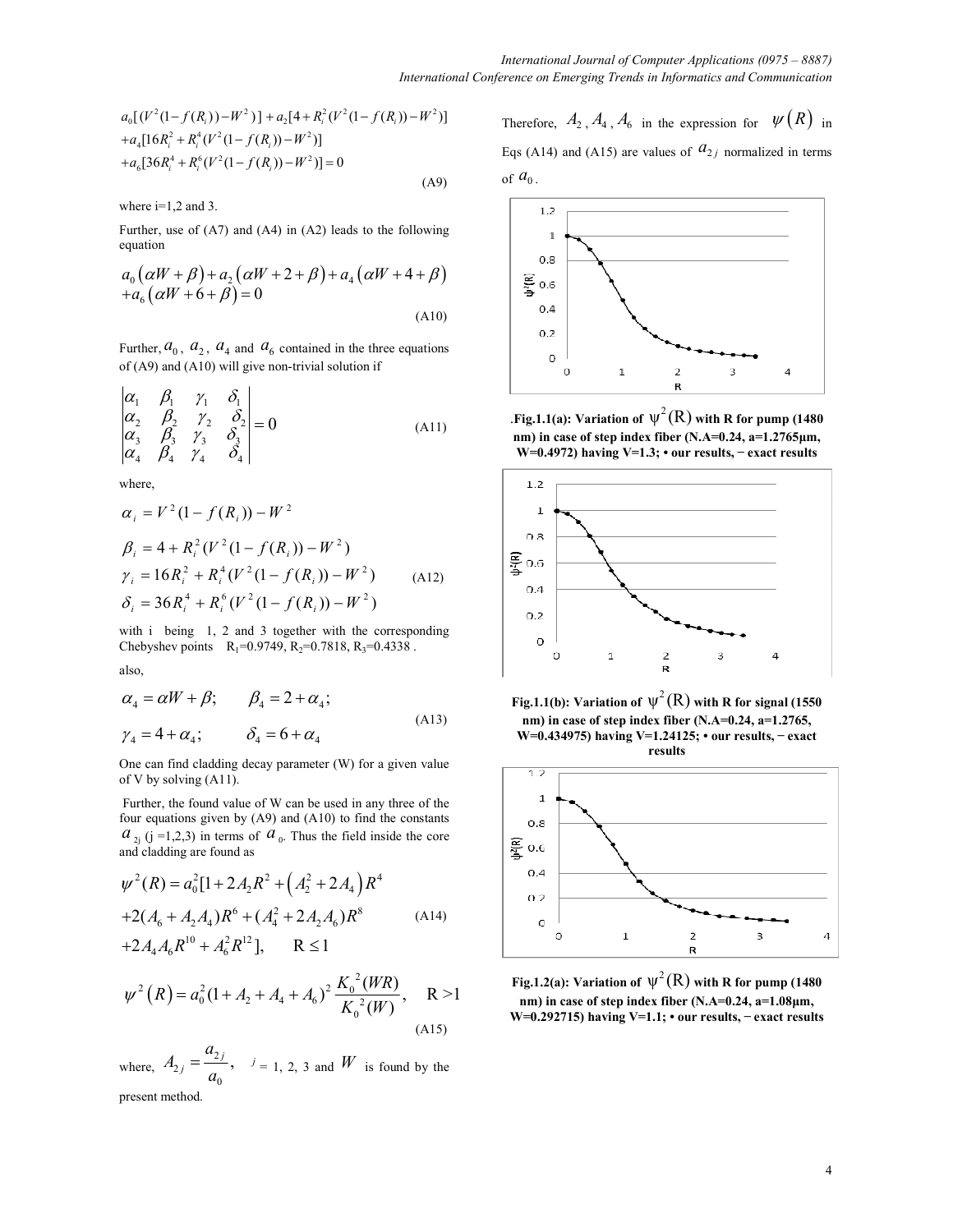

**Fig.1.2(b):** Variation of  $\psi^2(R)$  with R for signal (1550) **nm) in case of step index fiber (N.A=0.24, a=1.08, W=0.246499) having V=1.05; • our results, ̶ exact results** 



Fig.2.1(a): Variation of  $\psi^2(R)$  with R for pump (1480  $\,$ **nm) in case of parabolic index fiber (N.A=0.24, a=1.669, W=0.48855) having V=1.7; • our results, ̶ exact numerical results**



Fig.2.1(b): Variation of  $\psi^2(R)$  with R for signal (1550  $\,$ **nm) in case of parabolic index fiber (N.A=0.24, a=1.669, W=0.419759) having V=1.6229; • our results, ̶ exact numerical results** 



**Fig.2.2(a):** Variation of  $\psi^2(R)$  with R for pump (1480 **nm) in case of parabolic index fiber (N.A=0.24, a=1.4729, W=0.31538) having V=1.500; • our results, ̶ exact numerical results**



Fig.2.2(b): Variation of  $\psi^2(R)$  with R for signal (1550  $\,$ **nm) in case of parabolic index fiber (N.A=0.24, a=1.4729, W**=0.260847) having V=1.43222; • our results, – exact **numerical results** 

#### **6. REFERENCES**

- [1] A. Ghatak, K. Thyagarajan, Introduction to Fiber Optics, Cambridge University Press,UK, 1999.
- [2] S. I. Hosain, I. C. Goyal, A. K. Ghatak, "Accuracy of scalar approximation for single mode fibers," Opt. Commun., Vol. 47, pp. 313-316, 1983.
- [3] A. Ankiewicz, G. D. Peng, "Generalised Gaussianapproximation for single mode fibers," IEEE J.Lightwave Technol., Vol. 10, pp. 22-27,1992.